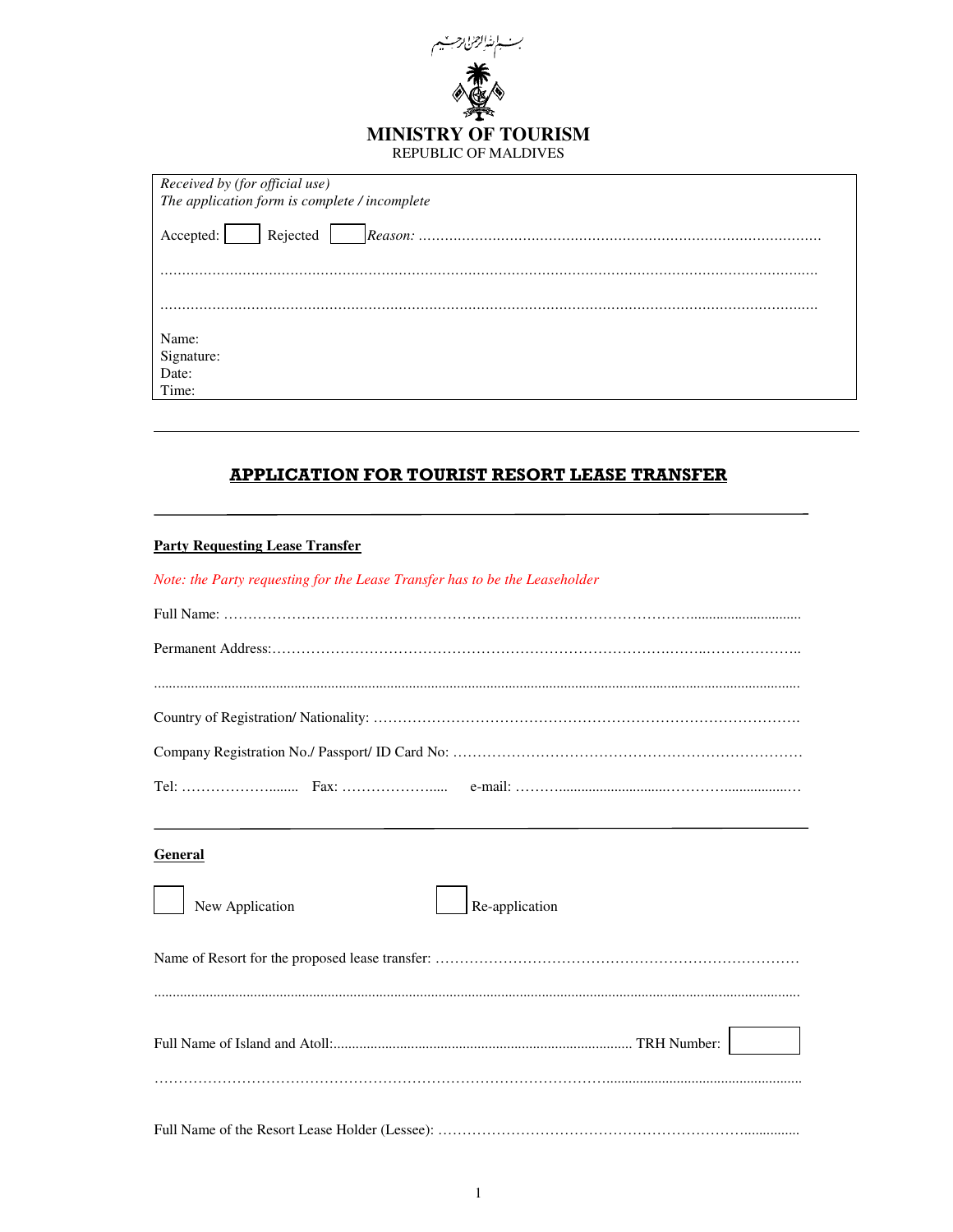| Full Name and Address of the Resort Sub-Lessee:                                                          |
|----------------------------------------------------------------------------------------------------------|
|                                                                                                          |
|                                                                                                          |
|                                                                                                          |
| Full Name and Address of the Resort Manager (under a management agreement registered with the Ministry): |
|                                                                                                          |
|                                                                                                          |
| Full Name and Address of the proposed Lease Transferee (Buyer):                                          |
|                                                                                                          |
|                                                                                                          |
|                                                                                                          |
|                                                                                                          |

### Records of Existing Mortgages (i.e. Head Lease and/or Sub Lease Mortgages)

| Name of<br>Mortgagor | Amount for which<br>Mortgage Secured | Name of Mortgagee (Bank or Other Entity) | Right Mortgaged<br>(Head lease/<br>Sublease) |
|----------------------|--------------------------------------|------------------------------------------|----------------------------------------------|
|                      |                                      |                                          |                                              |
|                      |                                      |                                          |                                              |
|                      |                                      |                                          |                                              |
|                      |                                      |                                          |                                              |
|                      |                                      |                                          |                                              |
|                      |                                      |                                          |                                              |